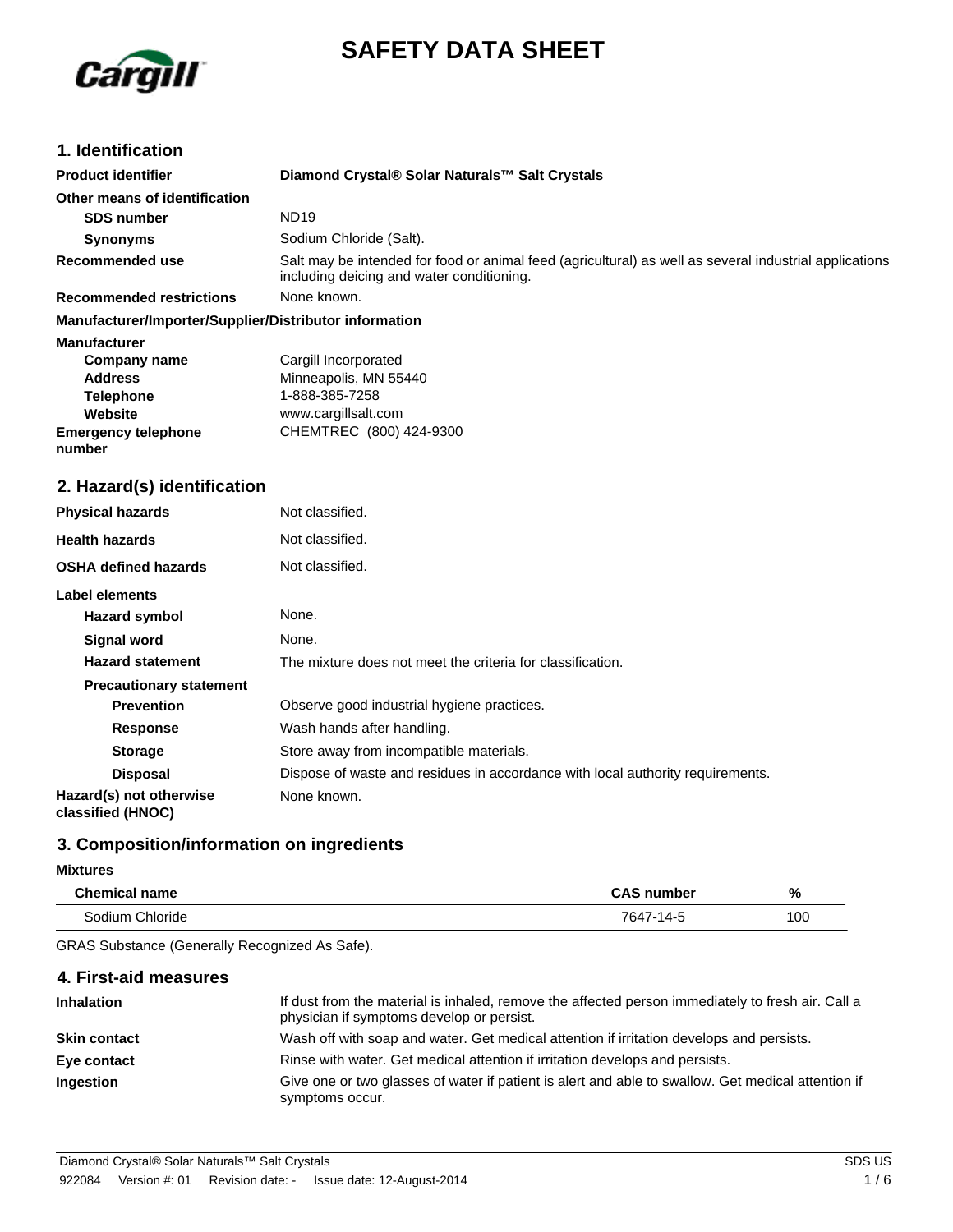| <b>Most important</b><br>symptoms/effects, acute and<br>delayed              | Direct contact with eyes may cause temporary irritation.                                                            |
|------------------------------------------------------------------------------|---------------------------------------------------------------------------------------------------------------------|
| Indication of immediate<br>medical attention and special<br>treatment needed | Treat symptomatically.                                                                                              |
| <b>General information</b>                                                   | Ensure that medical personnel are aware of the material(s) involved, and take precautions to<br>protect themselves. |
| 5. Fire-fighting measures                                                    |                                                                                                                     |
| Suitable extinguishing media                                                 | Water fog. Foam. Dry chemical powder. Carbon dioxide (CO2).                                                         |
| Unsuitable extinguishing<br>media                                            | Do not use water jet as an extinguisher, as this will spread the fire.                                              |
| Specific hazards arising from<br>the chemical                                | During fire, gases hazardous to health may be formed.                                                               |
| Special protective equipment<br>and precautions for firefighters             | Self-contained breathing apparatus and full protective clothing must be worn in case of fire.                       |
| <b>Fire-fighting</b><br>equipment/instructions                               | Use water spray to cool unopened containers.                                                                        |
| <b>Specific methods</b>                                                      | Use standard firefighting procedures and consider the hazards of other involved materials.                          |
| <b>General fire hazards</b>                                                  | This product is not flammable or combustible.                                                                       |

#### **6. Accidental release measures**

| <b>Personal precautions,</b><br>protective equipment and<br>emergency procedures | Keep unnecessary personnel away. Avoid inhalation of dust from the spilled material. Use a<br>NIOSH/MSHA approved respirator if there is a risk of exposure to dust/fume at levels exceeding<br>the exposure limits. Do not touch damaged containers or spilled material unless wearing<br>appropriate protective clothing. For personal protection, see section 8 of the SDS. |
|----------------------------------------------------------------------------------|--------------------------------------------------------------------------------------------------------------------------------------------------------------------------------------------------------------------------------------------------------------------------------------------------------------------------------------------------------------------------------|
| Methods and materials for<br>containment and cleaning up                         | If sweeping of a contaminated area is necessary use a dust suppressant agent which does not<br>react with the product. Collect dust using a vacuum cleaner equipped with HEPA filter. Minimize<br>dust generation and accumulation. Avoid release to the environment. Following product recovery,<br>flush area with water. For waste disposal, see section 13 of the SDS.     |
| <b>Environmental precautions</b>                                                 | Avoid discharge into drains, water courses or onto the ground.                                                                                                                                                                                                                                                                                                                 |

# **7. Handling and storage**

| <b>Precautions for safe handling</b> | Provide appropriate exhaust ventilation at places where dust is formed. Minimize dust generation<br>and accumulation. Avoid breathing dust. Avoid contact with eyes. Avoid contact with water and<br>moisture. Keep away from strong acids. Practice good housekeeping. |
|--------------------------------------|-------------------------------------------------------------------------------------------------------------------------------------------------------------------------------------------------------------------------------------------------------------------------|
| Conditions for safe storage,         | Store in original tightly closed container. Store in a well-ventilated place. Store away from                                                                                                                                                                           |
| including any incompatibilities      | incompatible materials (see Section 10 of the SDS). Becomes hygroscopic at 70-75% relative                                                                                                                                                                              |

humidity. Avoid humid or wet conditions as product will cake and become hard.

# **8. Exposure controls/personal protection**

| <b>Occupational exposure limits</b>      | No exposure limits noted for ingredient(s).                                                                                                                                                                                                                                                                                                                                            |  |  |
|------------------------------------------|----------------------------------------------------------------------------------------------------------------------------------------------------------------------------------------------------------------------------------------------------------------------------------------------------------------------------------------------------------------------------------------|--|--|
| <b>Biological limit values</b>           | No biological exposure limits noted for the ingredient(s).                                                                                                                                                                                                                                                                                                                             |  |  |
| Appropriate engineering<br>controls      | Ventilation should be sufficient to effectively remove and prevent buildup of any dusts or fumes<br>that may be generated during handling or thermal processing.                                                                                                                                                                                                                       |  |  |
|                                          | Individual protection measures, such as personal protective equipment                                                                                                                                                                                                                                                                                                                  |  |  |
| <b>Eye/face protection</b>               | Unvented, tight fitting goggles should be worn in dusty areas.                                                                                                                                                                                                                                                                                                                         |  |  |
| <b>Skin protection</b>                   |                                                                                                                                                                                                                                                                                                                                                                                        |  |  |
| <b>Hand protection</b>                   | Wear appropriate chemical resistant gloves.                                                                                                                                                                                                                                                                                                                                            |  |  |
| <b>Other</b>                             | Wear suitable protective clothing.                                                                                                                                                                                                                                                                                                                                                     |  |  |
| <b>Respiratory protection</b>            | Use a NIOSH/MSHA approved respirator if there is a risk of exposure to dust/fume at levels<br>exceeding the exposure limits. If engineering controls do not maintain airborne concentrations<br>below recommended exposure limits (where applicable) or to an acceptable level (in countries<br>where exposure limits have not been established), an approved respirator must be worn. |  |  |
| <b>Thermal hazards</b>                   | Wear appropriate thermal protective clothing, when necessary.                                                                                                                                                                                                                                                                                                                          |  |  |
| <b>General hygiene</b><br>considerations | Always observe good personal hygiene measures, such as washing after handling the material<br>and before eating, drinking, and/or smoking. Routinely wash work clothing and protective<br>equipment to remove contaminants.                                                                                                                                                            |  |  |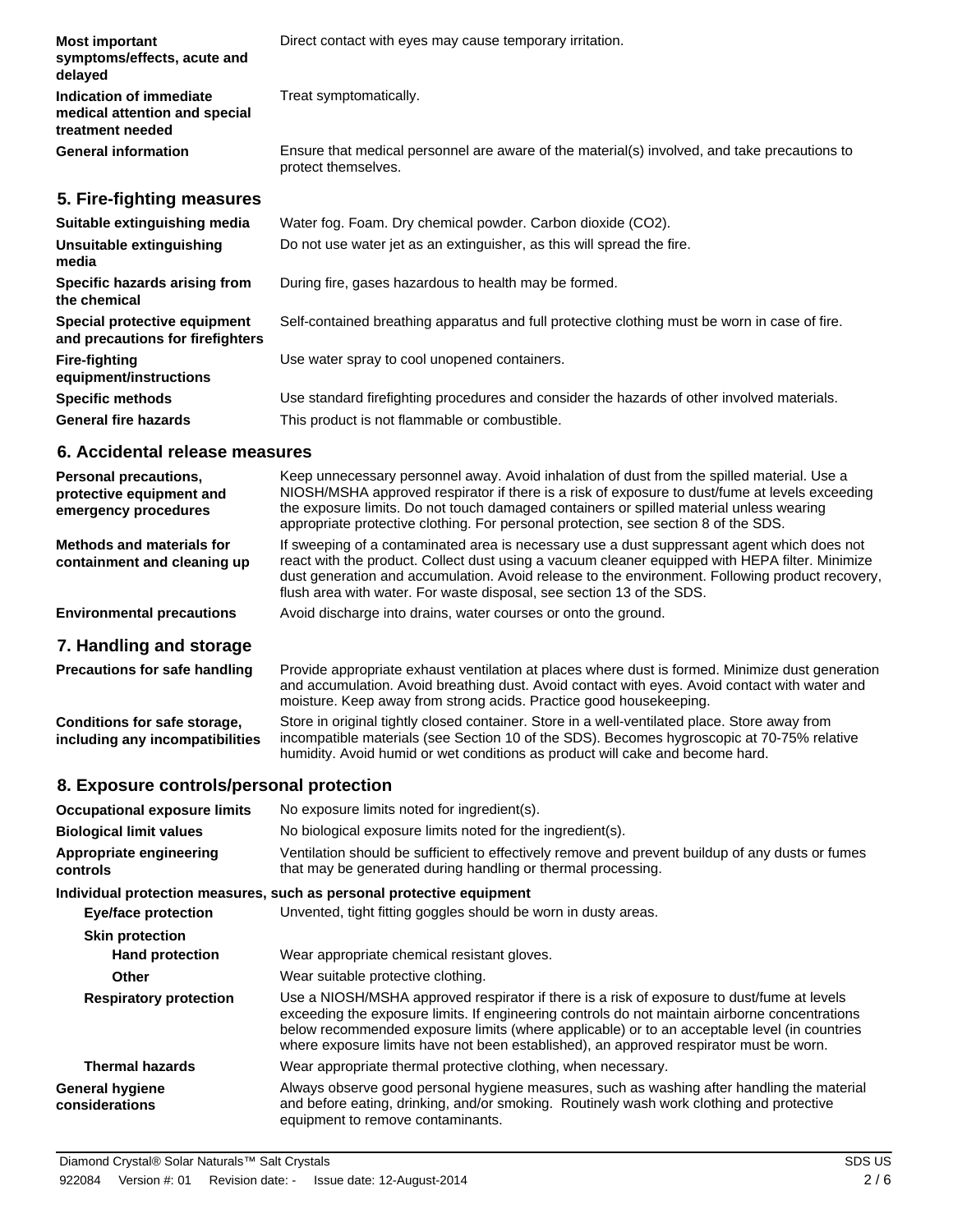# **9. Physical and chemical properties**

| Appearance                                        | White crystalline solid        |  |  |  |
|---------------------------------------------------|--------------------------------|--|--|--|
| <b>Physical state</b>                             | Solid.                         |  |  |  |
| <b>Form</b>                                       | Crystalline solid.             |  |  |  |
| Color                                             | White to opaque                |  |  |  |
| Odor                                              | Halogen odor when heated       |  |  |  |
| <b>Odor threshold</b>                             | Not available.                 |  |  |  |
| pH                                                | Not available.                 |  |  |  |
| Melting point/freezing point                      | 1473.8 °F (801 °C)             |  |  |  |
| Initial boiling point and boiling<br>range        | 2669 °F (1465 °C) (760 mmHg)   |  |  |  |
| <b>Flash point</b>                                | Not available.                 |  |  |  |
| <b>Evaporation rate</b>                           | Not available.                 |  |  |  |
| <b>Flammability (solid, gas)</b>                  | Not available.                 |  |  |  |
| Upper/lower flammability or explosive limits      |                                |  |  |  |
| <b>Flammability limit - lower</b><br>(%)          | Not available.                 |  |  |  |
| <b>Flammability limit - upper</b><br>(%)          | Not available.                 |  |  |  |
| Explosive limit - lower (%)                       | Not available.                 |  |  |  |
| Explosive limit - upper (%)                       | Not available.                 |  |  |  |
| Vapor pressure                                    | 2.4 mm Hg (1376.6 °F (747 °C)) |  |  |  |
| Vapor density                                     | Not available.                 |  |  |  |
| <b>Relative density</b>                           | $2.16$ (H <sub>2</sub> O = 1)  |  |  |  |
| Solubility(ies)                                   |                                |  |  |  |
| Solubility (water)                                | 26.4 %                         |  |  |  |
| <b>Partition coefficient</b><br>(n-octanol/water) | Not available.                 |  |  |  |
| <b>Auto-ignition temperature</b>                  | Not available.                 |  |  |  |
| <b>Decomposition temperature</b>                  | Not available.                 |  |  |  |
| <b>Viscosity</b>                                  | Not available.                 |  |  |  |
| <b>Other information</b>                          |                                |  |  |  |
| <b>Bulk density</b>                               | $35 - 83$ lb/ft <sup>3</sup>   |  |  |  |
| Molecular formula                                 | NaCl                           |  |  |  |
| Molecular weight                                  | 58.44                          |  |  |  |
| pH in aqueous solution                            | $6 - 9$                        |  |  |  |

# **10. Stability and reactivity**

| <b>Reactivity</b>                            | The product is stable and non-reactive under normal conditions of use, storage and transport.                                  |  |  |
|----------------------------------------------|--------------------------------------------------------------------------------------------------------------------------------|--|--|
| <b>Chemical stability</b>                    | Material is stable under normal conditions.                                                                                    |  |  |
| <b>Possibility of hazardous</b><br>reactions | No dangerous reaction known under conditions of normal use.                                                                    |  |  |
| <b>Conditions to avoid</b>                   | Contact with incompatible materials. Avoid dispersal of dust in the air (i.e., clearing dust surfaces<br>with compressed air). |  |  |
| Incompatible materials                       | Avoid contact with strong acids. Becomes corrosive to metals when wet.                                                         |  |  |
| <b>Hazardous decomposition</b><br>products   | May evolve chlorine gas when in contact with strong acids.                                                                     |  |  |

# **11. Toxicological information**

#### **Information on likely routes of exposure**

| Ingestion         | Expected to be a low ingestion hazard.                |
|-------------------|-------------------------------------------------------|
| <b>Inhalation</b> | Inhalation of dusts may cause respiratory irritation. |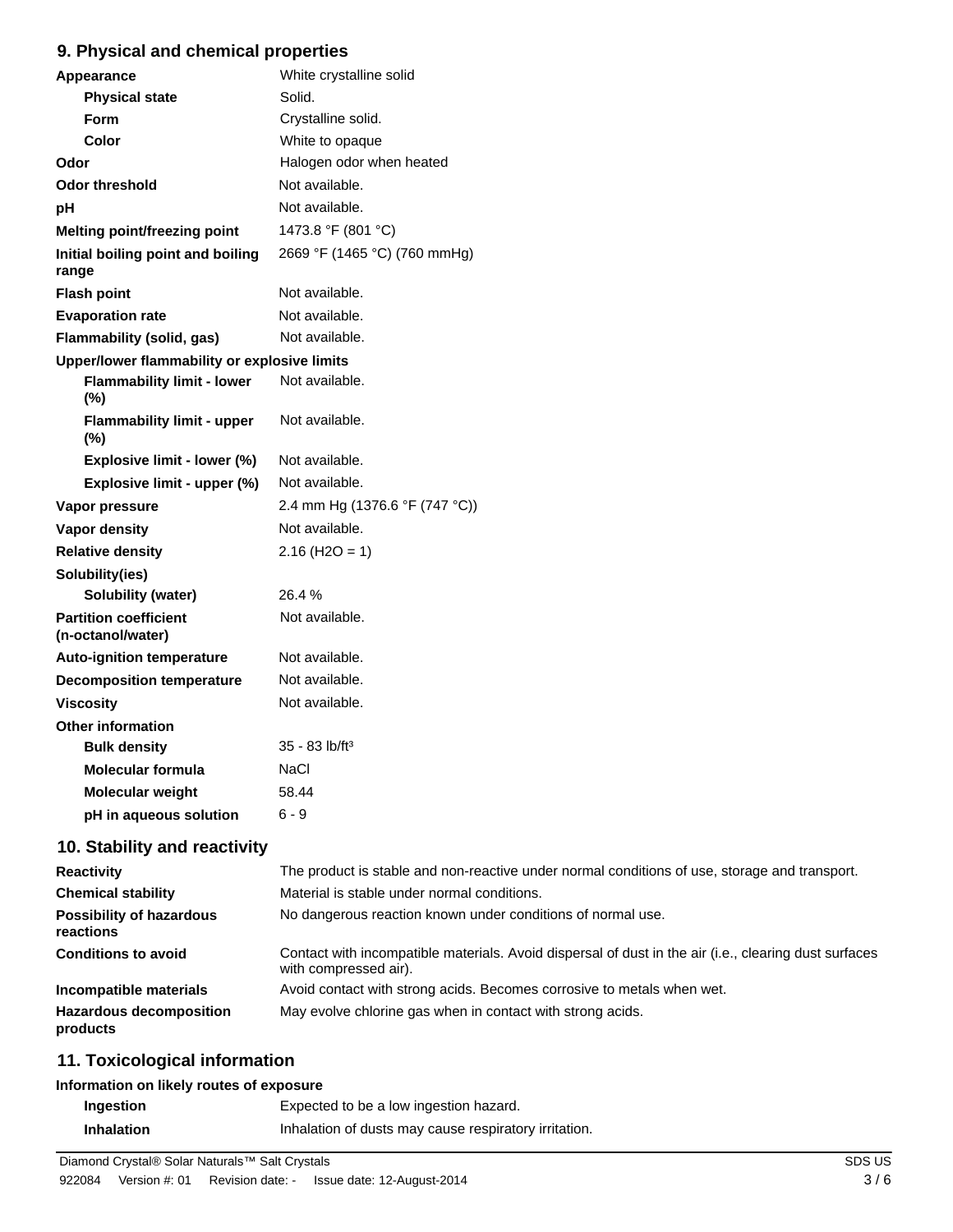| <b>Skin contact</b>                                     |                                                                |                                                                                                                                                                                                                                                                                                                                                                                                                                                                                                                                                                                                                          |                              |  |  |
|---------------------------------------------------------|----------------------------------------------------------------|--------------------------------------------------------------------------------------------------------------------------------------------------------------------------------------------------------------------------------------------------------------------------------------------------------------------------------------------------------------------------------------------------------------------------------------------------------------------------------------------------------------------------------------------------------------------------------------------------------------------------|------------------------------|--|--|
|                                                         |                                                                | Prolonged or repeated skin contact may cause irritation.                                                                                                                                                                                                                                                                                                                                                                                                                                                                                                                                                                 |                              |  |  |
| Eye contact<br>Symptoms related to the                  |                                                                | Dust in the eyes will cause irritation.<br>Eye and skin contact: Exposure may cause temporary irritation, redness, or discomfort. For                                                                                                                                                                                                                                                                                                                                                                                                                                                                                    |                              |  |  |
| physical, chemical and<br>toxicological characteristics |                                                                | ingestion, consuming less than a few grams would not be harmful. The following effects were<br>observed after ingesting an excessive quantity: nausea and vomiting, diarrhea, cramps,<br>restlessness, irritability, dehydration, water retention, nose bleed, gastrointestinal tract damage,<br>fever, sweating, sunken eyes, high blood pressure, muscle weakness, dry mouth and nose,<br>shock, cerebral edema (fluid on brain), pulmonary edema (fluid in lungs), blood cell shrinkage,<br>and brain damage (due to dehydration of brain cells). Death is generally due to cardiovascular<br>collapse or CNS damage. |                              |  |  |
| Information on toxicological effects                    |                                                                |                                                                                                                                                                                                                                                                                                                                                                                                                                                                                                                                                                                                                          |                              |  |  |
| <b>Acute toxicity</b>                                   |                                                                | In some cases of confirmed hypertension, ingestion may result in elevated blood pressure.                                                                                                                                                                                                                                                                                                                                                                                                                                                                                                                                |                              |  |  |
| <b>Components</b>                                       | <b>Species</b>                                                 |                                                                                                                                                                                                                                                                                                                                                                                                                                                                                                                                                                                                                          | <b>Test Results</b>          |  |  |
| Sodium Chloride (CAS 7647-14-5)                         |                                                                |                                                                                                                                                                                                                                                                                                                                                                                                                                                                                                                                                                                                                          |                              |  |  |
| Acute                                                   |                                                                |                                                                                                                                                                                                                                                                                                                                                                                                                                                                                                                                                                                                                          |                              |  |  |
| Oral                                                    |                                                                |                                                                                                                                                                                                                                                                                                                                                                                                                                                                                                                                                                                                                          |                              |  |  |
| LD50                                                    | Mouse                                                          |                                                                                                                                                                                                                                                                                                                                                                                                                                                                                                                                                                                                                          | 4000 mg/kg                   |  |  |
|                                                         | Rat                                                            |                                                                                                                                                                                                                                                                                                                                                                                                                                                                                                                                                                                                                          | 3000 mg/kg                   |  |  |
| Other                                                   |                                                                |                                                                                                                                                                                                                                                                                                                                                                                                                                                                                                                                                                                                                          |                              |  |  |
| LD <sub>50</sub>                                        | Mouse                                                          |                                                                                                                                                                                                                                                                                                                                                                                                                                                                                                                                                                                                                          | 2602 mg/kg                   |  |  |
| <b>Skin corrosion/irritation</b>                        |                                                                | Prolonged skin contact may cause temporary irritation.                                                                                                                                                                                                                                                                                                                                                                                                                                                                                                                                                                   |                              |  |  |
| Serious eye damage/eye<br>irritation                    |                                                                | Dust in the eyes will cause irritation.                                                                                                                                                                                                                                                                                                                                                                                                                                                                                                                                                                                  |                              |  |  |
| Respiratory or skin sensitization                       |                                                                |                                                                                                                                                                                                                                                                                                                                                                                                                                                                                                                                                                                                                          |                              |  |  |
| <b>Respiratory sensitization</b>                        |                                                                | Not available.                                                                                                                                                                                                                                                                                                                                                                                                                                                                                                                                                                                                           |                              |  |  |
| <b>Skin sensitization</b>                               |                                                                | This product is not expected to cause skin sensitization.                                                                                                                                                                                                                                                                                                                                                                                                                                                                                                                                                                |                              |  |  |
| <b>Germ cell mutagenicity</b>                           |                                                                | No data available to indicate product or any components present at greater than 0.1% are<br>mutagenic or genotoxic.                                                                                                                                                                                                                                                                                                                                                                                                                                                                                                      |                              |  |  |
| Carcinogenicity                                         |                                                                | This product is not considered to be a carcinogen by IARC, ACGIH, NTP, or OSHA.                                                                                                                                                                                                                                                                                                                                                                                                                                                                                                                                          |                              |  |  |
|                                                         | OSHA Specifically Regulated Substances (29 CFR 1910.1001-1050) |                                                                                                                                                                                                                                                                                                                                                                                                                                                                                                                                                                                                                          |                              |  |  |
| Not listed.                                             |                                                                |                                                                                                                                                                                                                                                                                                                                                                                                                                                                                                                                                                                                                          |                              |  |  |
| <b>Reproductive toxicity</b>                            |                                                                | This product is not expected to cause reproductive or developmental effects.                                                                                                                                                                                                                                                                                                                                                                                                                                                                                                                                             |                              |  |  |
| Specific target organ toxicity -<br>single exposure     |                                                                | Not classified.                                                                                                                                                                                                                                                                                                                                                                                                                                                                                                                                                                                                          |                              |  |  |
| Specific target organ toxicity -<br>repeated exposure   |                                                                | Not classified.                                                                                                                                                                                                                                                                                                                                                                                                                                                                                                                                                                                                          |                              |  |  |
| <b>Aspiration hazard</b>                                |                                                                | Due to the physical form of the product it is not an aspiration hazard.                                                                                                                                                                                                                                                                                                                                                                                                                                                                                                                                                  |                              |  |  |
| 12. Ecological information                              |                                                                |                                                                                                                                                                                                                                                                                                                                                                                                                                                                                                                                                                                                                          |                              |  |  |
| <b>Ecotoxicity</b>                                      |                                                                | The product is not classified as environmentally hazardous. However, this does not exclude the<br>possibility that large or frequent spills can have a harmful or damaging effect on the environment.                                                                                                                                                                                                                                                                                                                                                                                                                    |                              |  |  |
| <b>Components</b>                                       |                                                                | <b>Species</b>                                                                                                                                                                                                                                                                                                                                                                                                                                                                                                                                                                                                           | <b>Test Results</b>          |  |  |
| Sodium Chloride (CAS 7647-14-5)                         |                                                                |                                                                                                                                                                                                                                                                                                                                                                                                                                                                                                                                                                                                                          |                              |  |  |
| <b>Aquatic</b>                                          |                                                                |                                                                                                                                                                                                                                                                                                                                                                                                                                                                                                                                                                                                                          |                              |  |  |
| Crustacea                                               | EC50                                                           | Water flea (Daphnia magna)                                                                                                                                                                                                                                                                                                                                                                                                                                                                                                                                                                                               | 340.7 - 469.2 mg/l, 48 hours |  |  |
| Fish                                                    | LC50                                                           | Rainbow trout, donaldson trout<br>(Oncorhynchus mykiss)                                                                                                                                                                                                                                                                                                                                                                                                                                                                                                                                                                  | 4747 - 7824 mg/l, 96 hours   |  |  |
| Persistence and degradability                           |                                                                | No data is available on the degradability of this product.                                                                                                                                                                                                                                                                                                                                                                                                                                                                                                                                                               |                              |  |  |
| <b>Bioaccumulative potential</b>                        |                                                                | No data available.                                                                                                                                                                                                                                                                                                                                                                                                                                                                                                                                                                                                       |                              |  |  |
| <b>Mobility in soil</b>                                 |                                                                | No data available.                                                                                                                                                                                                                                                                                                                                                                                                                                                                                                                                                                                                       |                              |  |  |
| Other adverse effects                                   | None known.                                                    |                                                                                                                                                                                                                                                                                                                                                                                                                                                                                                                                                                                                                          |                              |  |  |
|                                                         |                                                                |                                                                                                                                                                                                                                                                                                                                                                                                                                                                                                                                                                                                                          |                              |  |  |

# **13. Disposal considerations**

**Disposal instructions** Collect and reclaim or dispose in sealed containers at licensed waste disposal site.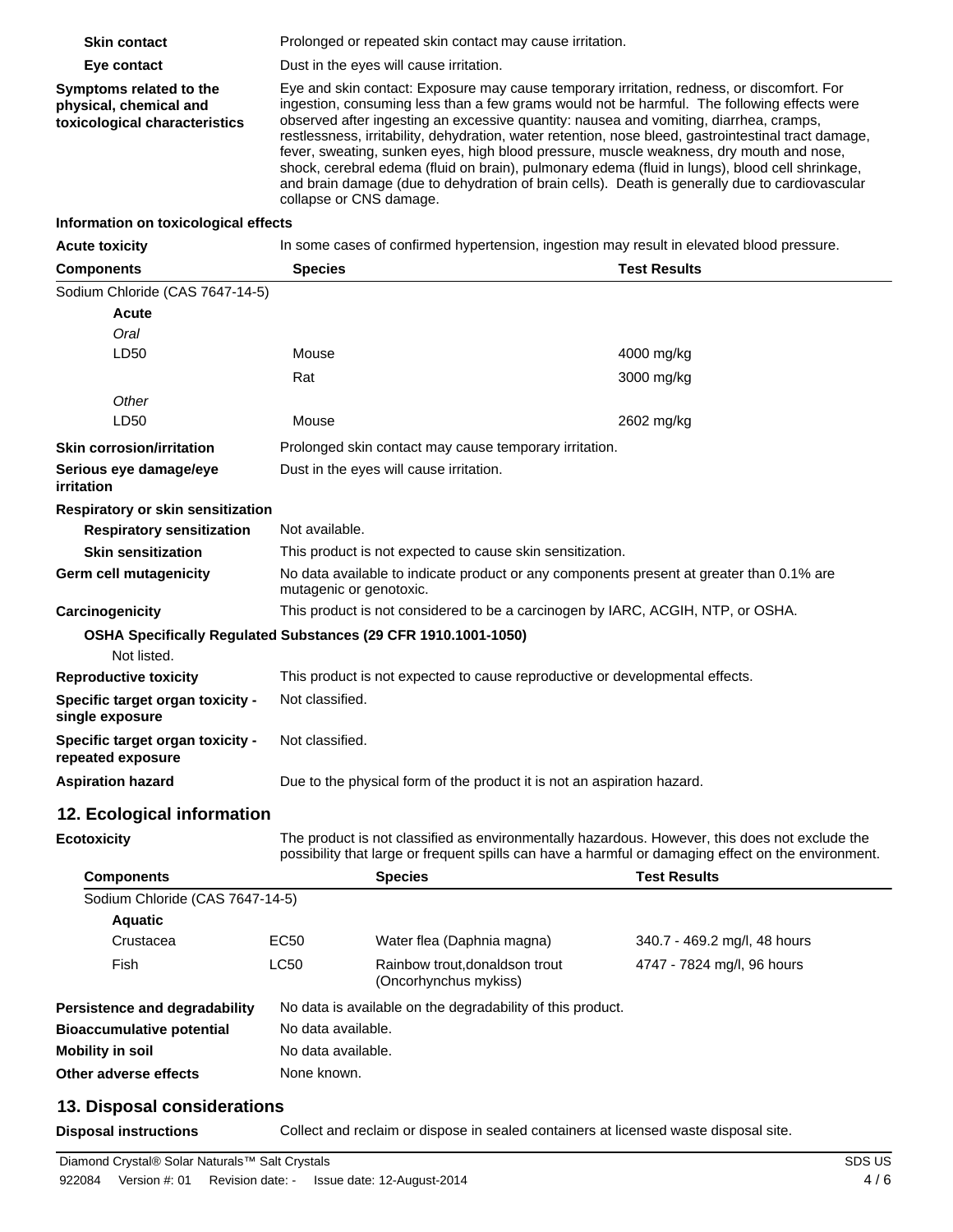**Local disposal regulations** Dispose in accordance with all applicable regulations. **Hazardous waste code** The waste code should be assigned in discussion between the user, the producer and the waste disposal company. **Waste from residues / unused products** Dispose of in accordance with local regulations. Empty containers or liners may retain some product residues. This material and its container must be disposed of in a safe manner (see: Disposal instructions). **Contaminated packaging** Empty containers should be taken to an approved waste handling site for recycling or disposal. Since emptied containers may retain product residue, follow label warnings even after container is emptied.

### **14. Transport information**

#### **DOT**

Not regulated as dangerous goods.

#### **IATA**

Not regulated as dangerous goods.

#### **IMDG**

Not regulated as dangerous goods.

#### **Transport in bulk according to** Not applicable. **Annex II of MARPOL 73/78 and the IBC Code**

#### **15. Regulatory information**

**US federal regulations** All components are on the U.S. EPA TSCA Inventory List. This product is not known to be a "Hazardous Chemical" as defined by the OSHA Hazard Communication Standard, 29 CFR 1910.1200.

#### **TSCA Section 12(b) Export Notification (40 CFR 707, Subpt. D)**

Not regulated.

**OSHA Specifically Regulated Substances (29 CFR 1910.1001-1050)**

Not listed.

**CERCLA Hazardous Substance List (40 CFR 302.4)**

Not listed.

#### **Superfund Amendments and Reauthorization Act of 1986 (SARA)**

**Hazard categories** Immediate Hazard - No Delayed Hazard - No Fire Hazard - No Pressure Hazard - No Reactivity Hazard - No

#### **SARA 302 Extremely hazardous substance**

Not listed.

**SARA 311/312 Hazardous chemical** No

#### **SARA 313 (TRI reporting)**

Not regulated.

#### **Other federal regulations**

**Clean Air Act (CAA) Section 112 Hazardous Air Pollutants (HAPs) List**

Not regulated.

**Clean Air Act (CAA) Section 112(r) Accidental Release Prevention (40 CFR 68.130)**

Not regulated.

**Safe Drinking Water Act (SDWA)** Not regulated.

#### **US state regulations**

**US. Massachusetts RTK - Substance List**

Not regulated.

- **US. New Jersey Worker and Community Right-to-Know Act** Not listed.
- **US. Pennsylvania Worker and Community Right-to-Know Law** Not listed.